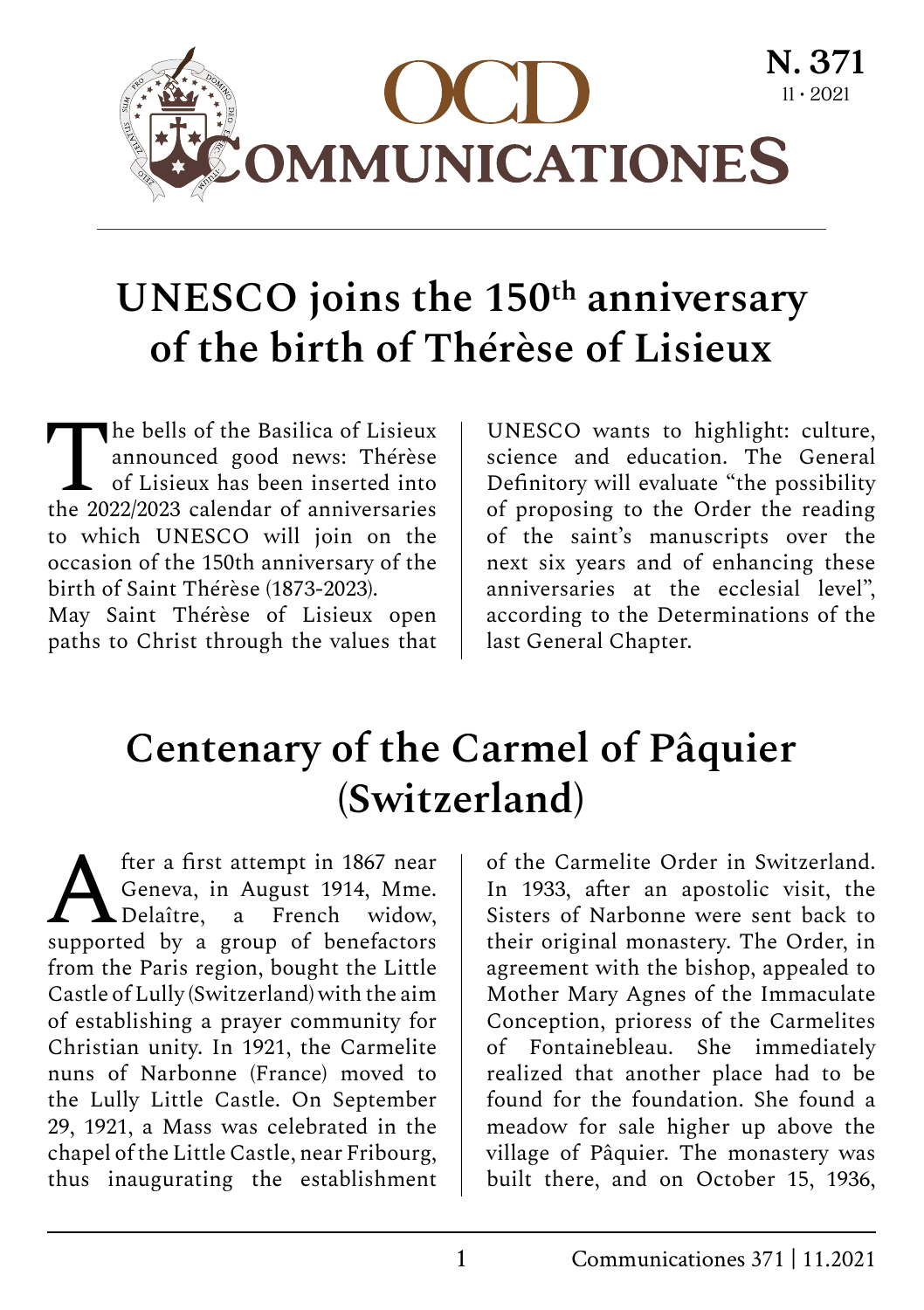Bishop Besson blessed the place.

On September 26, 2021, the opening of the centenary celebrations began with a solemn Eucharist, at which presided Msgr. Charles Morerod, Bishop of Lausanne, Geneva and Fribourg. Various events are planned until October 15, 2022: a pilgrimage for young people, a prayer vigil, a meeting with our families, a radio mass and a pilgrimage from Lully to Le Pâquier for the inhabitants of the region, etc. Two books will be published during 2022: a book of photographs for Christmas and a second book that traces the history of the foundation.

## **The Prague nuns begin to build a new Carmel of Saint Joseph**

ue to the noise and lack of space in our former monastery, we decided to leave the centre of the capital city of the Czech Republic and move our monastery to the suburbs, in the small village of Drasty, in East Prague, where we bought a former company in very poor condition. In the first phase of the reconstruction, we repaired two of the existing buildings: one, (to which we moved in February last year), will become the future guest house and the other, much smaller, has become a condominium (in which some tenants, friends of our community, now live).

Now we are making a start on building the monastery, dedicated to St. Joseph, with a chapel dedicated to St. Teresa. Due to the large increase in the prices of all building materials after the

coronavirus crisis, we will be able to build only a rough structure and fully furnish just a part to which we should be able to move.

Due to the lack of resources, it will not be possible to complete the chapel, the reception area and the workrooms and therefore we will not, unfortunately, be able to close the cloister. We are happy that we have begun the construction of the monastery and the church this very year and we entrust all the work to the protection of St. Joseph. We would like to thank all the communities and benefactors who help us with the construction and we keep them in our prayers.

[www.karmeldrasty.eu](http://www.karmeldrasty.eu)

[https://www.youtube.com/watch?v=6AAmyI-](https://www.youtube.com/watch?v=6AAmyI-Z2A4)[Z2A4](https://www.youtube.com/watch?v=6AAmyI-Z2A4)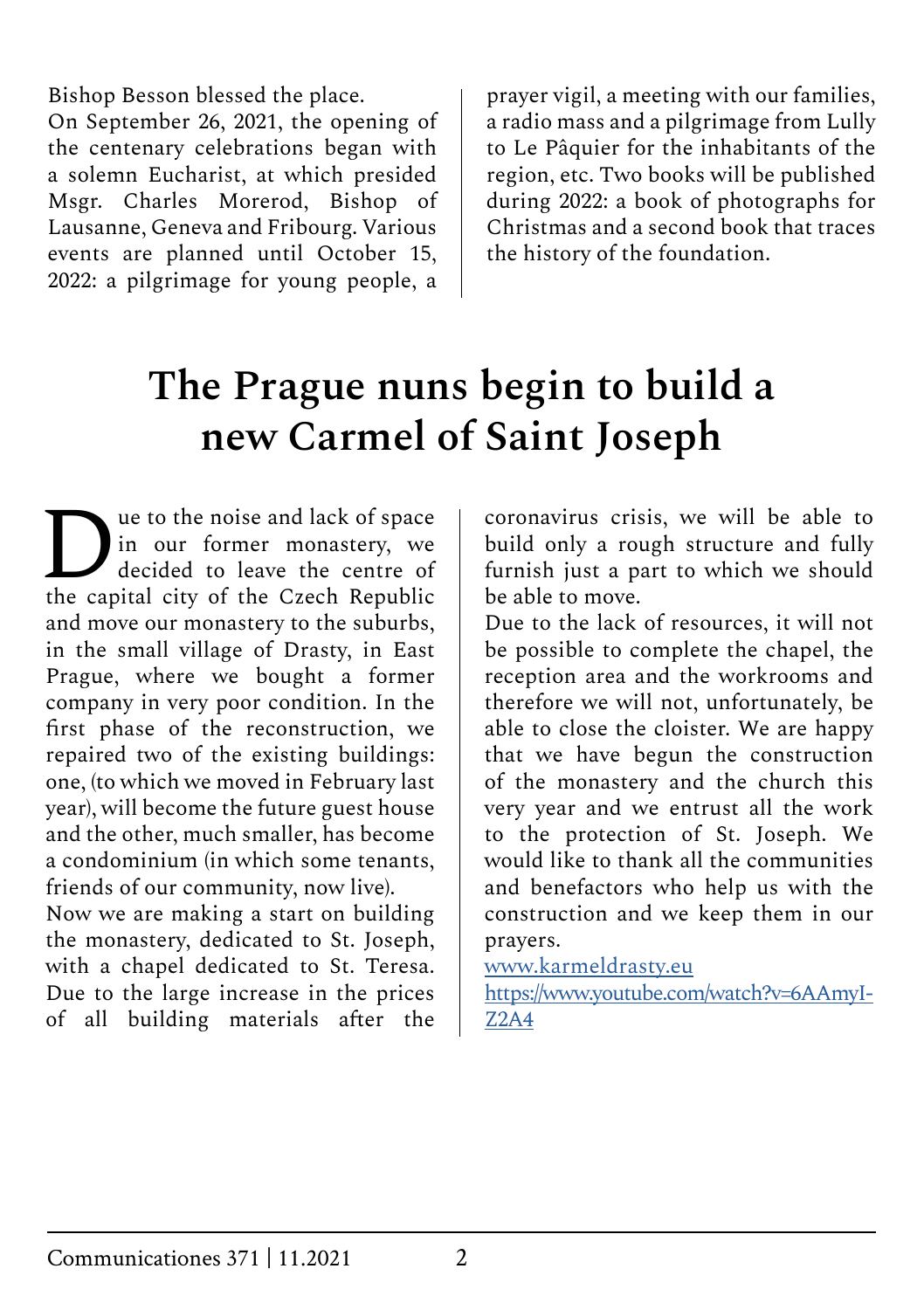#### **ONLINE RETREAT with the Discalced Carmelites.**

*Beginning: 24th November 2021*

Pepare yourselves for the feast<br>of Christmas with the Discalced<br>Since 2011, the Discalced Carmelites of Christmas with the Discalced Carmelites.

Since 2011, the Discalced Carmelites have been offering online retreats to help prepare for the two great liturgical solemnities of the year: Christmas and Easter. Today, more than 81,000 people follow these retreats in 11 languages: French, English, Spanish, Portuguese, Italian, German, Polish, Romanian, Dutch, Czech and Indonesian.

After an introduction to the retreat, sent on Wednesday, November 24, you will receive an email every Friday. You will be able to download the content for the coming week in Word or PDF format (computer or mobile version).

The two people who inspire this retreat are St. Thérèse of the Child Jesus (1873- 1897) and Maria Montessori (1870-1952).

Both are doctors. The first guides the Church to spiritual childhood and the second guides children to the Church. Women, prophetesses, they were nourished from the same source: the Gospels. Through their voices, God lifts the mysterious veil of his Face resembling a child.

Every week you will receive:

■ a meditation based on the Gospel and texts from Saint Thérèse of the Child Jesus and Maria Montessori;

■ a short video to welcome the Gospel better;

■ Pratical advice on putting it into practice;

■ an Advent calendar for daily prayer.

If you have not already done so, we invite you to register for free (choosing your language): [www.webretiro.karmel.at](http://www.webretiro.karmel.at) . Have a good retreat!

## **Diamond Jubilee of Father Pedro de San José (Rafael Zubieta)**

<sup>n</sup> October 21, Father Pedro<br>de San José (Rafael Zubieta)<br>celebrated his 75th anniversary de San José (Rafael Zubieta) celebrated his 75th anniversary of religious profession. It was on October 21, 1946, in the monastery of Larrea (Spain), that the young Pedro

consecrated himself to the Lord, with the desire to follow Jesus by making religious vows in the Discalced Carmel. He trained in Vitoria, Bilbao and Rome, and was ordained a priest in 1954. His long religious life can be summarized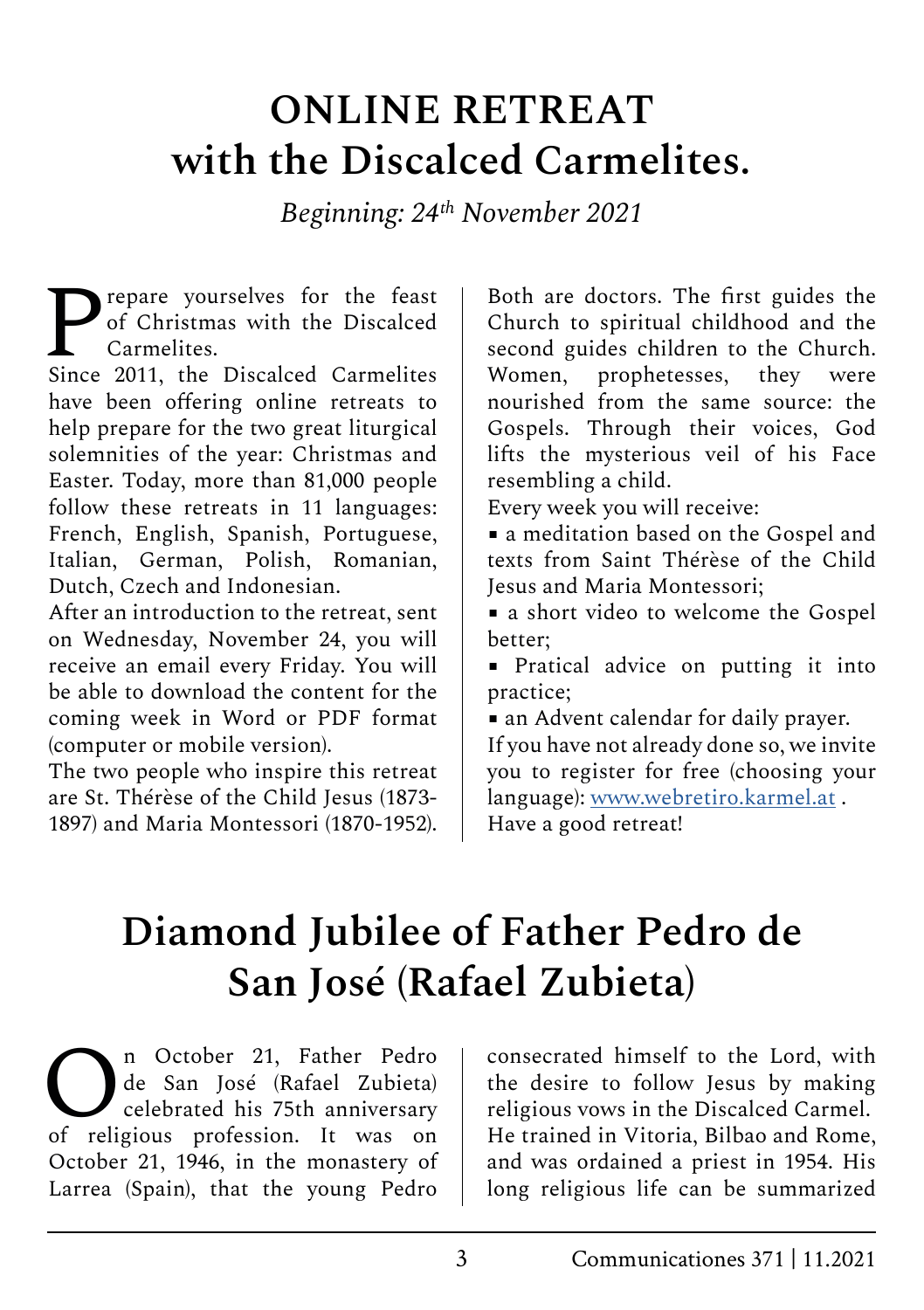very simply: from 1956 to 1991 in Rome and from 1992 in Peru. In Rome, he worked first as a professor and then for almost 25 years as Secretary General, in the period of the post-conciliar revision of the Constitutions of our Order, in which he actively participated. In Peru, he worked mainly in the Pando and Cercado Training House, both of them in Lima. Here he feels at home and, as

he himself says, it was precisely here that he learned to be a priest  $\mathbb Z$  during many years of administrative work, he had almost never exercised a pastoral ministry.

Let us join in the thanksgiving for the gift of religious life to Fr. Pedro, who with his simplicity, cordiality and tireless work, encourages us all to follow Jesus.

# **News from our brothers Rev. George Desmond Tambala and Rev. Peter Chung Soon-taek**

#### **MALAWI:**

On 15 October, Pope Francis has transferred Rev. George Desmond Tambala, OCD, to the country's Lilongwe Archdiocese where he will serve as Archbishop. The Malawian Archdiocese has been vacant since December 14th 2020 following the passing on of Archbishop Tarcisius Gervazio Ziyaye.

The Archbishop-elect has been at the helm of Zomba Diocese since his Episcopal Ordination on January 30th 2016. Rev. George Desmond Tambala made his perpetual profession on 15 August 1995, was ordained a Priest on 13 April 1996. In 1998, he went to Spain for studies at the CITeS, and in 2000 he obtained a licentiate in theology at the Faculty of Northern Spain. He served in various ministries, including Parochial Vicar of Kapiri of Lilongwe

Archdiocese, Postulants Master and a teacher of Spirituality, and Superior of the house of Spirituality in Malawi's Blantyre Archdiocese. He was general Definitor for Africa and Madagascar before he was appointed Bishop on 15 October 2015.

#### **KOREA:**

On 28 October, Pope Francis has appointed Rev. Peter Chung Soon-taek the new archbishop of Seoul and the apostolic administrator of the Diocese of Pyongyang.

Archbishop Peter Chung Soon-taek, O.C.D., was born on August 5, 1961, in Daegu. He first studied chemical engineering at the University of Seoul (1983-1986). He later studied philosophy and theology at the Catholic University of Seoul (1986-1992). He made his perpetual profession on January 25th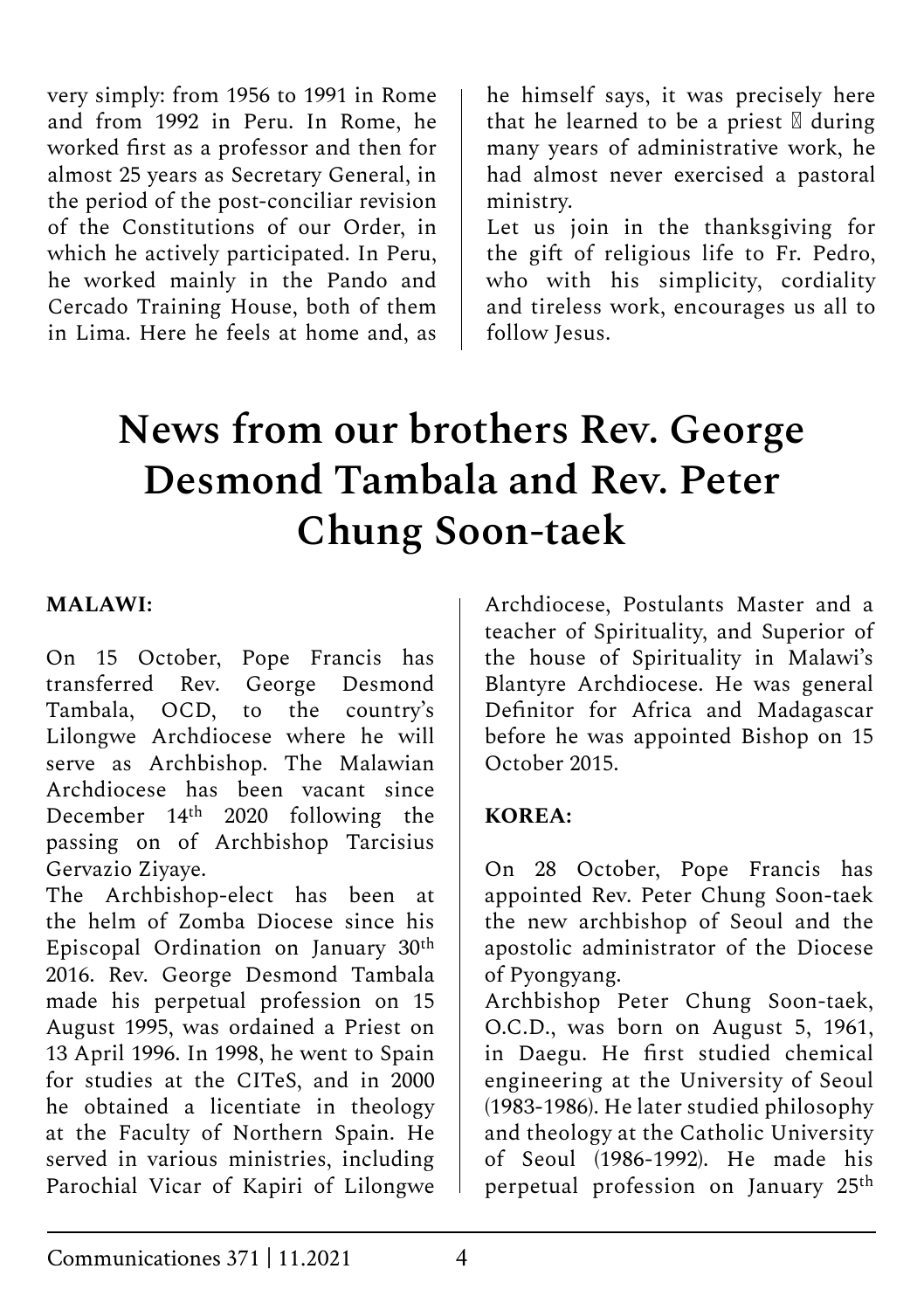1992 and was ordained priest on July 16th 1992.

During 1993-1997, he was master of novices and then for almost two years he was master of students. Between1999-2004 he studied Sacred

Scriptures at the Pontifical Biblical Institute in Rome and became provincial Definitor of the Discalced Carmelites of Korea in 2005, for three years. In 2009, he became the general Definitor in Rome for the Far East and Oceania.

## **Father General's sermon for the commemoration of Blessed Francis Palau (07/11/2021)**

**D**earest Sisters, I am happy to be here with you and with my confreres: this is my home, our home We are walking along the path be here with you and with my home. We are walking along the path of communion in Carmel, in the ardent footsteps of Francis Palau and many others who have spent their lives in the service of Teresian Missionary Carmel and of the Church, and who have gone before us. But now they watch over us and encourage us. We are here to say THANK YOU, to say our Magnificat with Mary, Our Lady of Virtues, and with the Church: thank you for what is given to us today, in the midst of this difficult time, accepting the inheritance received (we have received so much) and facing the adventure that lies ahead of us. Everything about Francesco Palau is very familiar to me and a source of joy: Livron, Aitona, El Montsant, Perpignan, Ibiza, el Vedrá, Tarragona... I prayed and slept in some of his caves, to receive from them the strength that animated him and to thank him for the fire he carried within himself. I ask him to inflame us

in this decisive and unprecedented time. We live in difficult times: pandemics, volcanoes that awaken and carry<br>everything away, climate change, everything away, climate change, ecological threats, uncertainty, mass exoduses and boats in search of promised lands where they do not always arrive, silenced wars, etc..

Francis Palau's life unfolded in a land full of dangers and changes of direction, without a secure GPS, recalculating his path with every tiny spark of hope for a new beginning. And every time blocked roads, and every time new paths discovered outside the ways, discovered outside where he was forbidden to pass. «From the year 1843 to 1855 I traversed a pathless mountain in the dark night amidst the storms. I had to suffer and to endure the severest attacks and trials everywhere, and [...] (hoping) that for one moment or another a light would come out from that darkness, and will show you the way» (letter of 1 June 1855). Each time, he shows with his life that one runs more and better when one is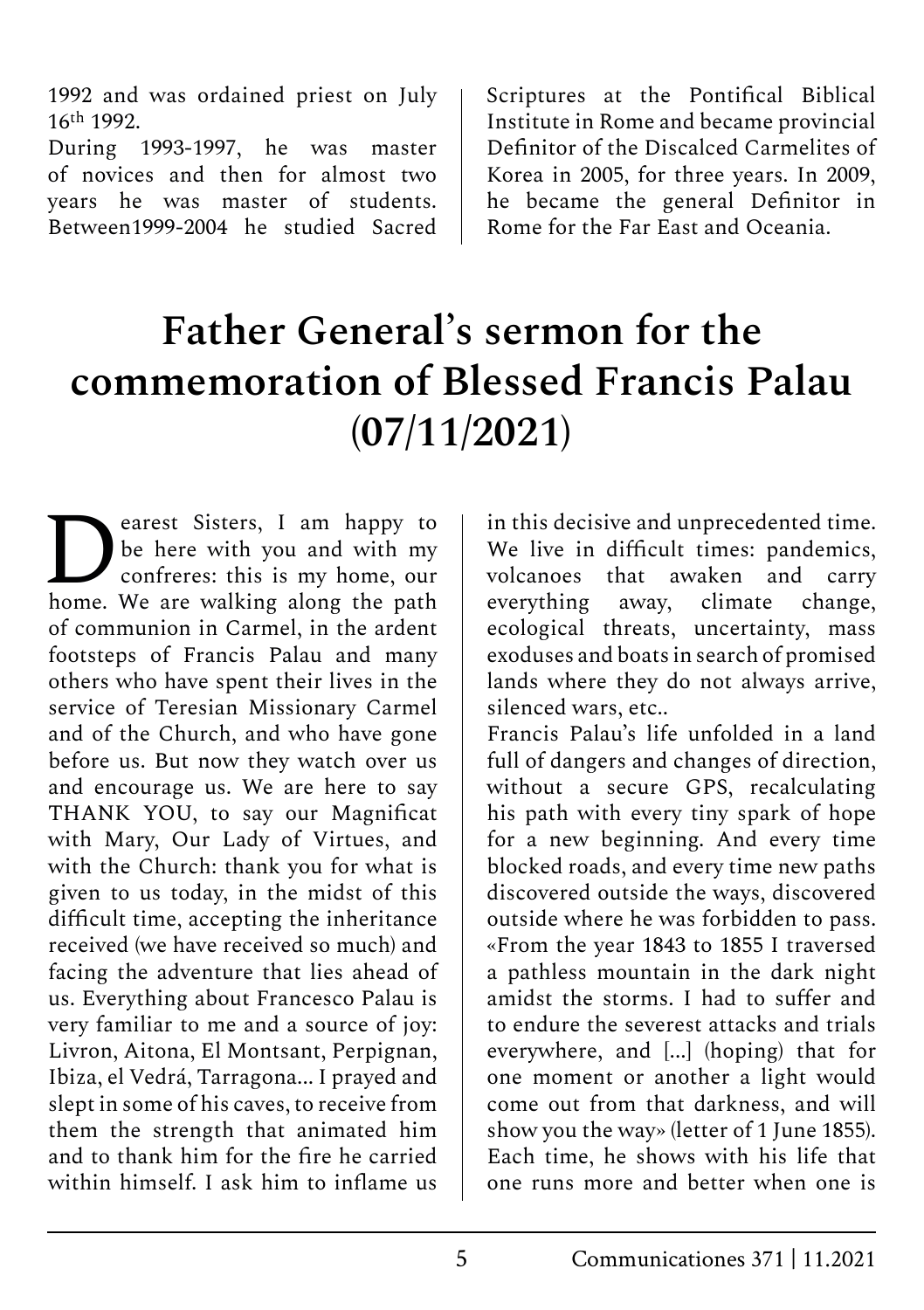in the intimacy of the Body of Christ: the Beloved Thing. Francis Palau's life is a precious combination of difficulties and possibilities, of opposition and enthusiasm, of failure and trust. It is an eventful and deep life, bare and rooted, contested and lucid, imprisoned and free. Francis Palau is a true master of recycling, of resilience.

He is also a brave explorer of the inner paths. He nourishes the fruitfulness of his Mission in the CAVE of contemplation. There, pastoral dynamism knows no limits, no fear, because it does not seek itself, it is not afraid of getting lost. He seeks only what he loves, what he calls «my Beloved». He does not realize himself, but allows himself to be realized and transformed into an instrument. Francesco Palau is a tireless missionary. He seemed to have been silenced and isolated, yet rises from his ashes more lucid, more humble, more rebellious, more obedient, more ecclesial. He was in love with the Church, a personification of the Love of Jesus: she is his Mystical Body. His ecclesial experience is extraordinary. The Church is the Thing Loved. The very one who had wounded and suspected him was the object of his love. What admirable fidelity!

There are many things in us and in our time upon which Francesco Palau sheds light. He is very much a person for these times. In him there is for us a great wisdom of life. It does not stop us from becoming lost and running risks, but it lights up our night.

The 19<sup>th</sup> century is a land of opportunity for the better, even if it seems to be the worst: war (the French invasions); exclaustration (the *'Confiscation'*);

uprooting (exile in France); plague, contagion and death. These events mark the century in which Francisco Palau lived and made him the man and the saint he is: the fire of Elijah; love for the Church of Teresa of Jesus; transformation in exile; imprisonment in intimate caves; missionary creativity. He has a mysterious fecundity in the midst of failure and conflict.

In his CAVE, Francis found a decisive and crucial mission: not doing in order to be done; not worrying about your own destiny, but forgetting yourselves so that God may carry out his plan and his project; take on the challenge of the SOUL'S STRUGGLE WITH GOD and surrender to his plan. Here we hear the word of God, his voice, like Elijah, who obeyed the Angel, and let himself be led through the Desert, going back along the path, to Horeb. There, to listen again to the WHISPER of God's silence.

Today the Word of God is beautiful and just, let us listen to it with the heart of Francesco Palau:

- ANNOINTED, sent to announce liberation and a year of grace to the poor; - GUIDED in this mission, in dark valleys, you walk with me, my Shepherd; - BUILT UP, UNITED in Christ, our Head, for the building up of the whole Body;

- SENT to the whole world: proclaim... Cast out the demons... Speak in a language that everyone understands, the language of genuine and free love, heal.

I ask Francesco Palau to enlighten us, to give us a little of his contemplative and missionary ardour, of his creativity and of his ability to get going. May he challenge us, cast out our demons